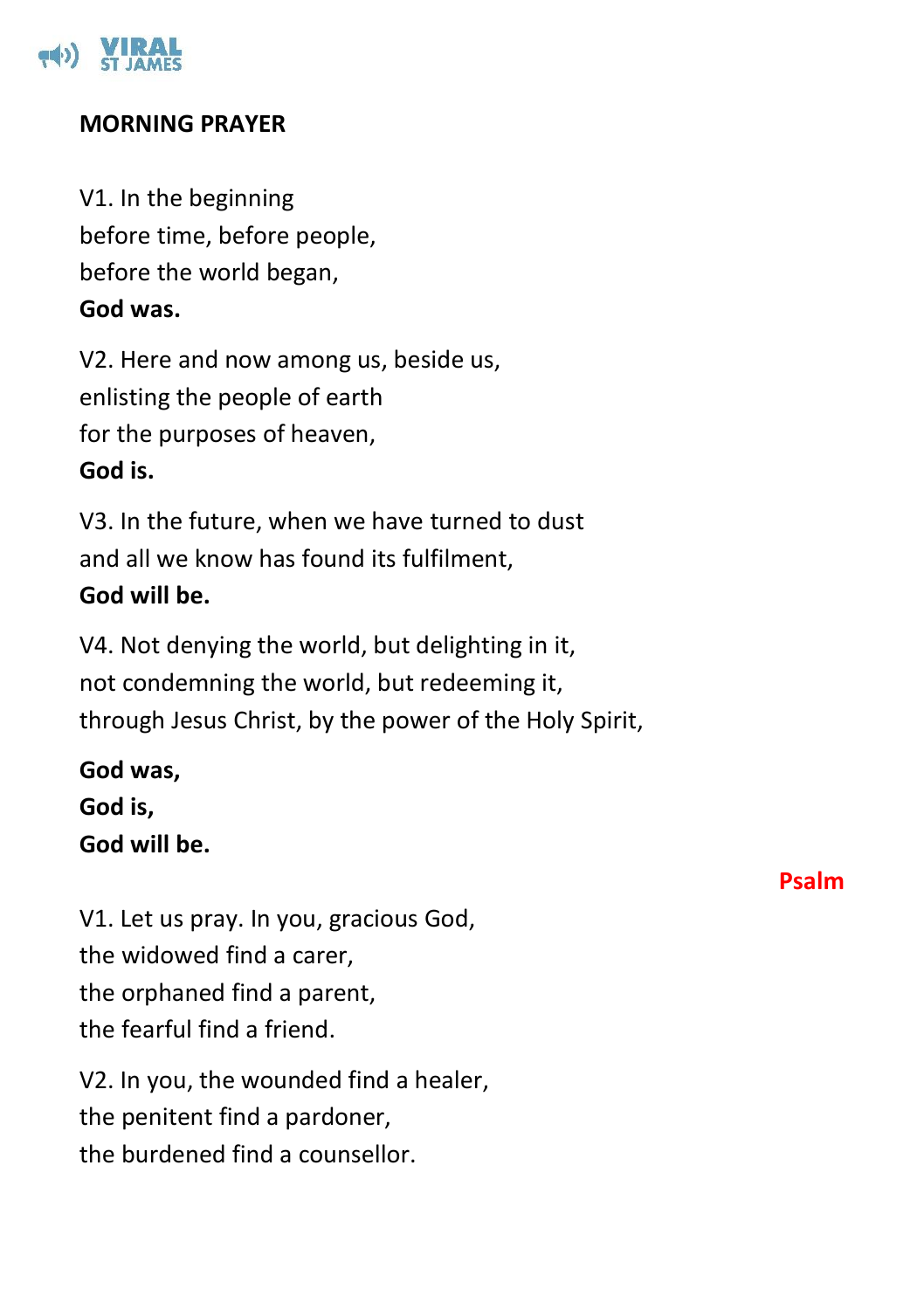V3. In you, the miserly find a beggar, the despondent find a laughter-maker, the legalists find a rule-breaker.

V4. In you, Jesus Christ, we meet our maker, and our redeemer.

V1. And if some need to say, 'Help me'

V2. and if some need to say, 'Save me'

V3. and if some need to say, 'Hold me'

V4. and if some need to say, 'Forgive me' then let these be said now in confidence by us.

# *(Silence)*

V1. O Christ, in whose heart is both welcome and warning, say to us, do to us, reveal within us the things that will make us whole.

**And we will wait; and we will praise you. Amen.**

## **Old Testament and New Testament**

V1. Let us pray to God, who alone makes us dwell in safety:

V1. For all who are affected by coronavirus, through illness or isolation or anxiety, that they may find relief and recovery: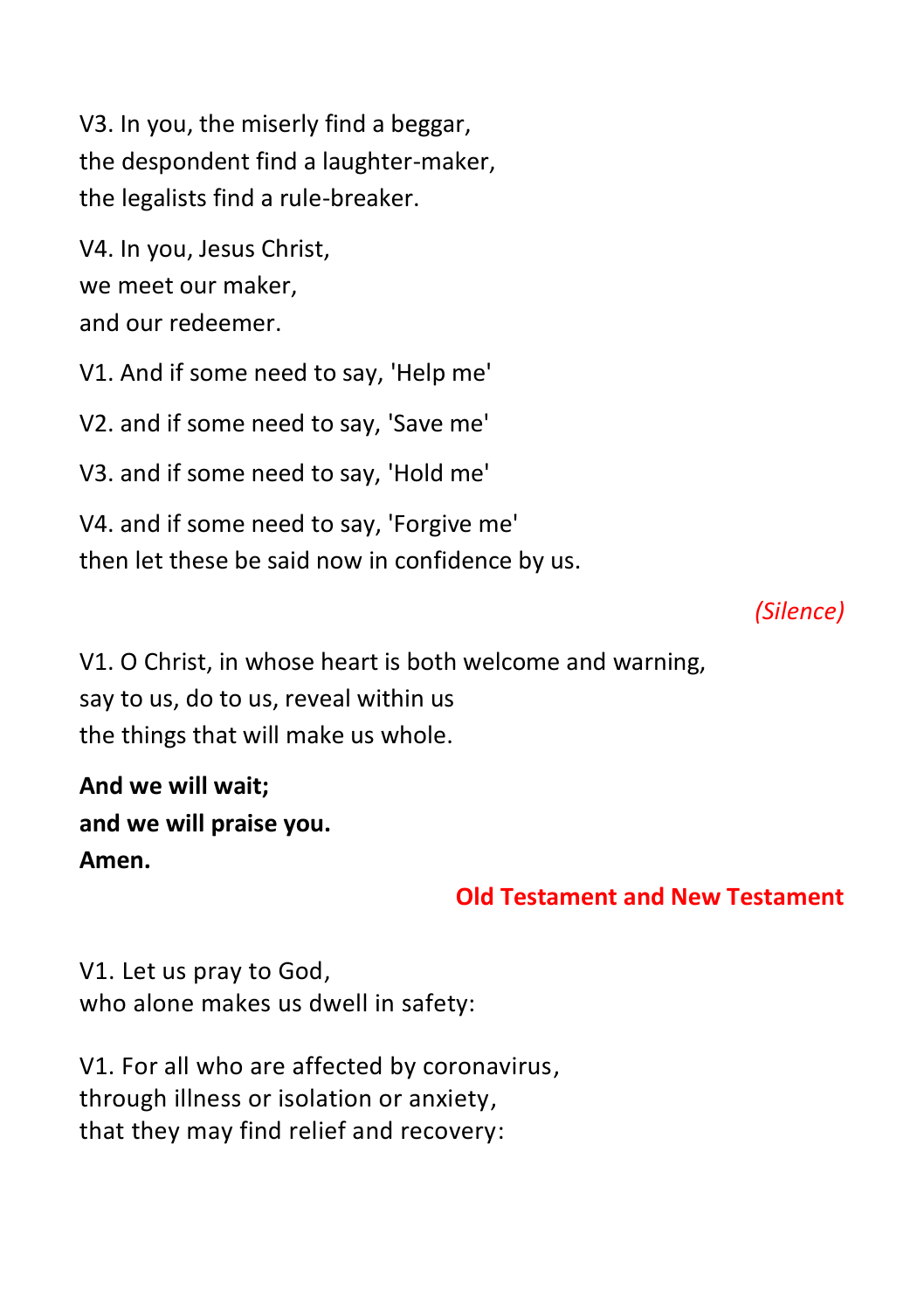Lord, hear us, **Lord, graciously hear us.**

V2. For those who are guiding our nation at this time, and shaping national policies, that they may make wise decisions: Lord, hear us, **Lord, graciously hear us.**

V3. For doctors, nurses and medical researchers, that through their skill and insights many will be restored to health: Lord, hear us,

**Lord, graciously hear us.**

V4. For the vulnerable and the fearful, for the gravely ill and the dying, that they may know your comfort and peace: Lord, hear us,

**Lord, graciously hear us.**

V1. We commend ourselves, and all for whom we pray, to the mercy and protection of God. Merciful Father, **accept these prayers for the sake of your Son, our Saviour Jesus Christ. Amen.**

# **Open prayer followed by Lord's Prayer**

V1. For all that God can do within us, for all that God can do without us,